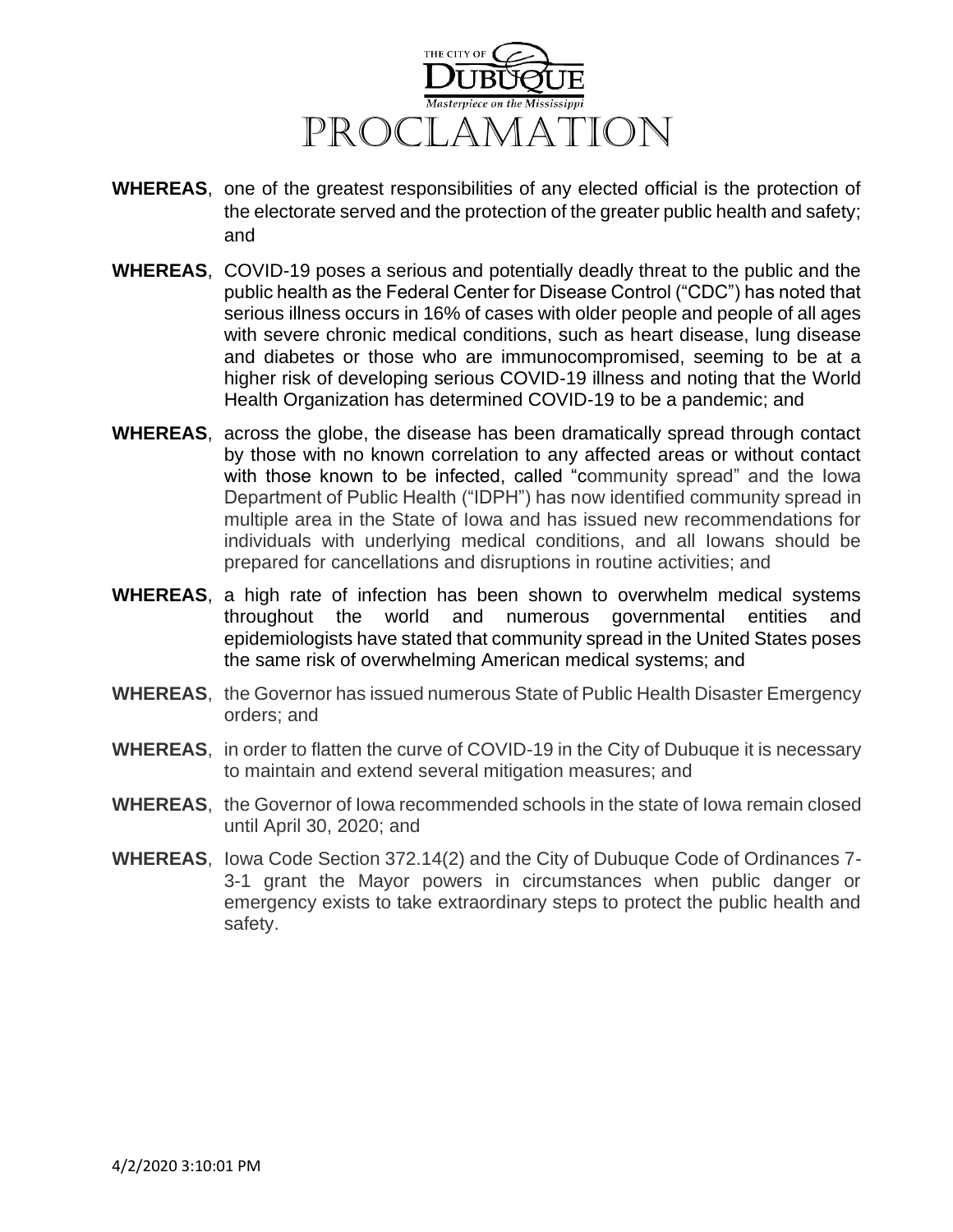## **NOW, THEREFORE, IN CONSIDERATION OF THE FOREGOING AND OTHER VALID EMERGENT CONCERNS, I, ROY D. BUOL, MAYOR OF THE CITY OF DUBUQUE, PROCLAIM THE FOLLOWING:**

I hereby determine that a state of emergency or public danger exists and direct that all gatherings of 10 people or more on public property or public right-of-way are hereby prohibited and any permits or permissions previously granted are hereby rescinded and any amounts paid for such permits shall be refunded upon request.

I further determine and direct the Police Chief to enforce such direction to avoid any such gatherings on public property and public right-of-way, whether formally or informally organized.

I further strongly suggest all citizens comply with the mandated closures issued by Governor Kim Reynolds.

I further strongly suggest, consistent with the recommendations of the IDPH, that private gatherings of 10 or more people on private property should be avoided and appropriate adjustments for smaller gatherings with high risk groups should be made.

For the protection of the residents, program participants, their families, city staff and the contractors teaching or performing the programs through the City of Dubuque Leisure Services Department I hereby cancel all City of Dubuque Leisure Services spring recreational programs and Multicultural Family Center programs.

I hereby close the Multicultural Family Center for public use beginning Tuesday, March 17, 2020 and the Multicultural Family Center will remain closed through at least May 4, 2020.

I hereby cancel meetings and other gatherings of the public scheduled for the Comiskey Park building and the Allison Henderson building through at least May 4, 2020. During the shutdown city staff will be sanitizing all areas of each of these facilities.

I hereby authorize City Boards and Commissions to make accommodations allowing for remote attendance and participation at regularly scheduled meetings by board and commission members and the public.

I hereby suspend any requirements within the City of Dubuque Code of Ordinances which mandate the requirement for physical meeting locations and physical notifications or mailings and authorize electronic and virtual meetings and electronic notifications; this includes but is not limited to notices required by Title 16 of the city code.

I hereby issue a moratorium on the issuance of special event permits and solicitor's licenses through at least May 4, 2020.

I hereby extend the closure of the following City buildings to public access through at least May 4, 2020:

- City Hall
- City Hall Annex
- Leisure Services Department Office at Bunker Hill